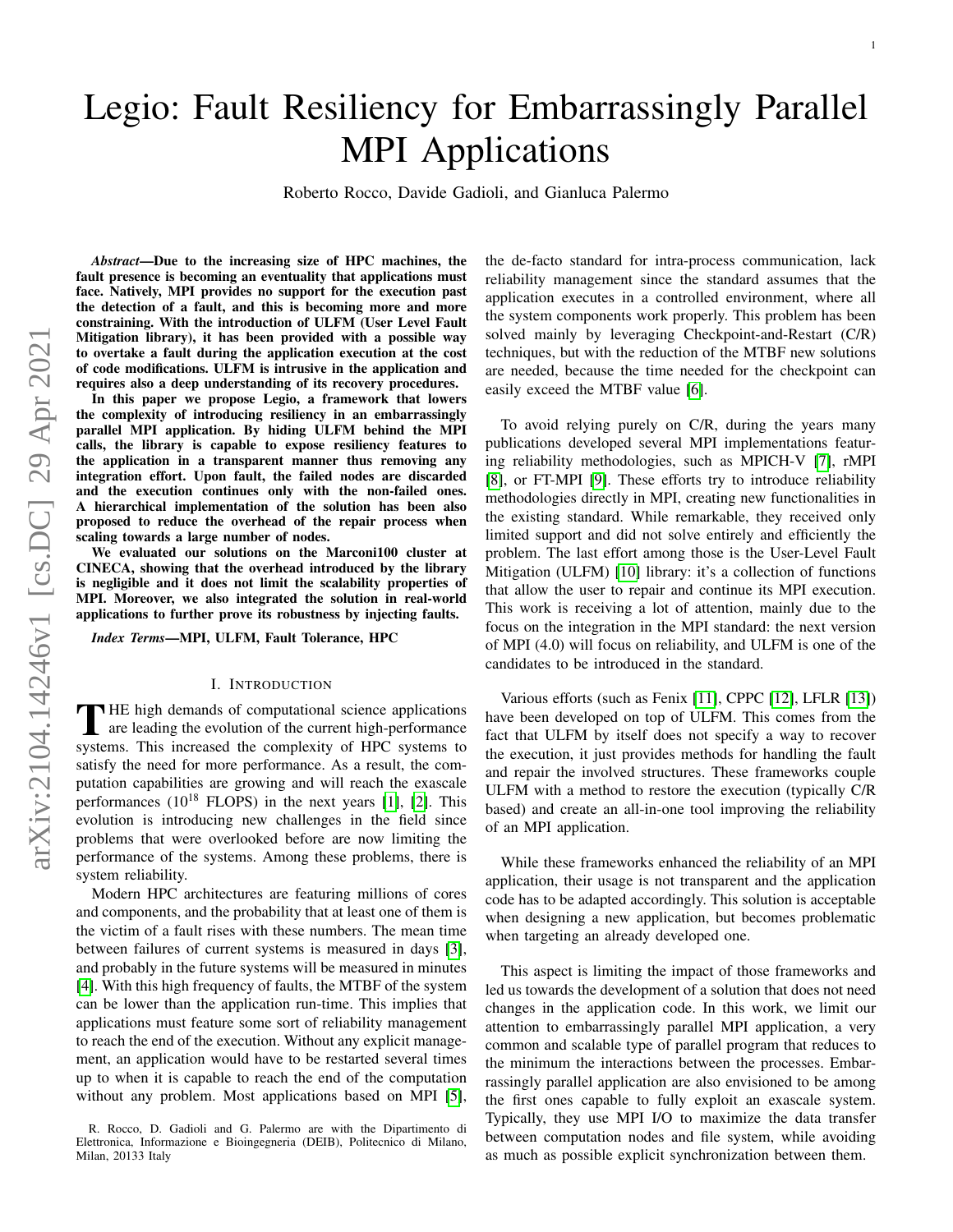In this paper we present  $Legio<sup>1</sup>$  $Legio<sup>1</sup>$  $Legio<sup>1</sup>$ , a framework that introduces fault resiliency in embarrassingly parallel MPI applications. It shares many aspects with the previous frameworks, such as the usage of ULFM, but focuses more on the transparency of the integration. Since embarrassingly parallel applications can continue their execution even if some processes do not provide any result, we opted for fault resiliency. Upon noticing an error, the failed processes are discarded and the execution continues only with the non-failed ones. This approach is also faster compared to the standard C/R proposed in the other frameworks, but impacts the correctness of the application result: an acceptable trade-off for applications producing an approximate result, like for example Monte Carlo solvers [\[14\]](#page-7-13), or high-throughput in-silico virtual screening applications [\[15\]](#page-7-14).

Legio supports most used MPI calls in embarrassingly parallel applications together with one-sided communication and file support, features not yet included in ULFM. We also provide an alternative solution, capable of constructing a networking layer transparent to the application to reduce the impact of a fault to a few processes. We evaluate Legio on the Marconi100 cluster at CINECA [\[16\]](#page-7-15) to measure the introduced overhead. Those analyses demonstrated that the proposed framework introduces fault resiliency with only a very limited impact on the performance of the application.

To summarize, the contributions of this paper are the following:

- We propose the Legio framework able to transparently introduce fault resiliency in embarrassingly parallel applications;
- We implemented an alternative organization of MPI communicators to improve scalability;
- We experimentally evaluate the overheads and performance impact of the proposed solutions considering both the single MPI calls and full applications;

The remainder of the paper is organized as follows. Section [II](#page-1-1) analyzes the previous works that tried to solve the problem and introduces some definitions and knowledge useful for the following sections. Section [III](#page-1-2) covers the initial exploration of the ULFM behaviour in presence of faults. Section [IV](#page-2-0) exposes the design process of the Legio framework. Section [V](#page-3-0) analyzes the hierarchical alternative of the framework. Section [VI](#page-5-0) goes through the experimental evaluation of our work by showing the overhead at the MPI call and applicationlevel. Section [VII](#page-6-0) discuses some potential improvements of the produced implementations. Lastly, Section [VIII](#page-7-16) concludes the paper.

#### II. BACKGROUND AND RELATED WORK

<span id="page-1-1"></span>ULFM [\[10\]](#page-7-9) can be listed among one of the most relevant efforts in the field. It specifies a set of functions to enable fault tolerance in MPI applications. The main ULFM features that we use in our approach are the following: (a) the possibility to set a communicator as out of order (revoked), (b) the

possibility to remove failed processes from a communicator and obtaining a working one, (c) the possibility to agree on a result even in presence of faults, and (d) the possibility to identify failed processes.

Many frameworks have been built on top of ULFM functionalities by adding different recovery strategies. In particular, the integration of a C/R framework with ULFM provides an all-in-one framework to manage the insurgence of faults in a generic MPI application [\[11\]](#page-7-10)–[\[13\]](#page-7-12), [\[17\]](#page-7-17), [\[18\]](#page-7-18). These solutions opted for the recovery of a consistent state: by loading a previous checkpoint, the execution restarts from a valid point. They usually provide a simple interface to the user but require changes in the application code. While obtaining a similar result to our proposed solutions, these frameworks do not pursue transparency and, rather than opting for fault resiliency, they recreate the failed processes. These characteristics provide the possibility to create a more flexible solution, working with any MPI application, at the cost of application intrusiveness and performance penalty.

A completely different perspective is the one presented when applying algorithm-based fault tolerance [\[19\]](#page-7-19), which exploits the possibility to re-compute the data of a failed process using the information of the others. This solution is very application-specific since it leverages data redundancy to implement a resilient method with reduced overhead. Examples are shown in the context of matrix-multiplication and LU factorization kernels, but cannot be taken into consideration for a generic MPI program. In particular, ABFT should not be exploitable in embarrassingly parallel applications, like the one we are targeting with Legio, due to the high data independence across the processes.

A method tackling transient fault has been presented in SLIM (session layer intermediary) [\[20\]](#page-7-20). The solution reduces the impact of transient faults by repeating the operations. Despite SLIM works for any MPI application, it cannot be considered a valid solution in case of permanent faults.

An effort that shares many concepts with the approach we are proposing has been presented in [\[14\]](#page-7-13). It uses the functionalities introduced by ULFM to manage the presence of faults in a Monte Carlo application, a typical embarrassingly parallel MPI application. The authors implemented the resiliency by removing the faulty processes from the execution and continuing only with the non-failed ones. The concept behind this solution is similar to the one proposed in this paper. However, it has been achieved by directly modifying the application code since the focus of the authors was on a specific application. With Legio, we are proposing to generalize this approach by implementing a transparent framework capable to tackle all the embarrassingly parallel applications.

## III. PRELIMINARY ANALYSES

<span id="page-1-2"></span>In this section, we will discuss some issues of the ULFM implementation of the MPI standard in presence of faults [\[18\]](#page-7-18), [\[21\]](#page-7-21). Before proceeding with the analysis, we want to provide some definitions of key terms for the remaining part of the paper:

• A *process notices a fault* when it receives the error code MPIX\_ERR\_PROC\_FAILED after an MPI call;

<span id="page-1-0"></span><sup>&</sup>lt;sup>1</sup>The name Legio comes from the Latin word that represents a military unit of the Roman army. The name was inspired by the fact that soldiers will keep fighting even after some of their fellows perish: analogously, the library aims to make MPI processes continue their execution, despite the failures of some of them.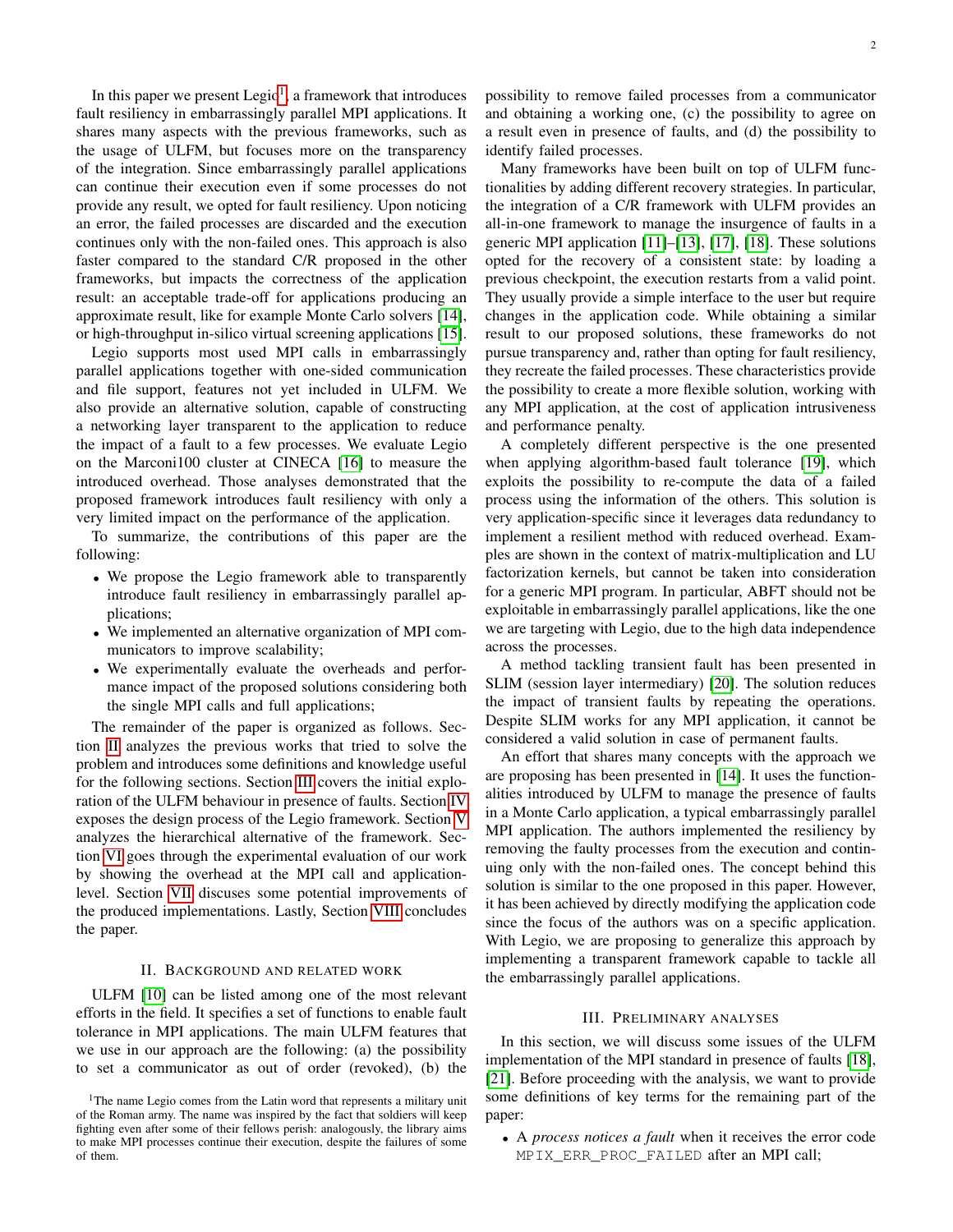- A *faulty communicator* is a communicator in which at least a participating process is failed, but no process noticed it yet;
- A *failed communicator* is a communicator in which (at least) a participating process noticed the presence of a fault;

Using these definitions, we sum up our considerations on the MPI standard in points to better refer to them in the next sections.

- <span id="page-2-2"></span>P.1 Some MPI functions work in faulty and failed communicators. Some remarkable functions that expose this behaviour are MPI\_Comm\_rank and MPI\_Comm\_size, but also many operations that deal with MPI\_Groups. These operations are labelled as local in the MPI standard and do not require communication to complete successfully.
- <span id="page-2-6"></span>P.2 Point-to-point communication works in a faulty communicator, as long as the processes involved in it are not failed. They do not work in a failed communicator.
- <span id="page-2-1"></span>P.3 Collective communications will not work in a failed communicator but may partially work in a faulty communicator. This behaviour comes from the fact that only some of the processes may notice the fault, while the others can complete without problems. In particular, the MPI\_Bcast operation exposes this behaviour, unlike MPI\_Reduce, MPI\_Barrier, and MPI\_AllReduce. This behaviour will be called the "Broadcast Notification Problem" (BNP) from now on.
- <span id="page-2-3"></span>P.4 File and remote memory access operations are not supported by ULFM and are likely to fail in a faulty environment (rather than raising an error, they throw a segmentation fault making the execution impossible to recover).
- <span id="page-2-5"></span>P.5 Communicator management functions like MPI\_Comm\_dup or MPI\_Comm\_split will not work in a faulty communicator. This includes also all the Inter-communicator related ones.

These points are used in the next Sections to justify some of the choices done while designing the proposed framework.

# <span id="page-2-0"></span>IV. THE LEGIO FRAMEWORK DESIGN AND ARCHITECTURE

The basic idea behind the Legio framework is that it has to provide fault resiliency functionalities in embarrassing parallel applications without code intrusiveness. The proposed solution consists of the substitution of the MPI structures used (and created) by the application with others managed by Legio. This way, when a fault happens, it affects only the Legio structures, making the repair process easier and controllable by the framework. The MPI structures that are involved in the Legio repair process are communicators, windows, and files.

To achieve our purpose, we designed a library that behaves like an intermediary between the application and the MPI implementation. To achieve that position we exploit the profiling interface provided by the MPI standard (PMPI), which allows us to intercept every MPI call made in the parallel program. Originally thought for profiling, it can be used to inject code of different types around the target MPI call. In our work, we used PMPI to introduce fault resiliency using ad-hoc code and ULFM methods.

The structure substitution introduces many problems that must be addressed, all referring to the possible differences between the original and the substitute. For what concerns communicator substitution, the ranks of the processes may raise some problems: the application is expecting its rank not to change during the execution, but we may have to change the communicator due to faults and, as a consequence, ranks. Our solution must be able to transparently map ranks from the original structure to the substitute one. Therefore, when a failed process is involved in the communication, either by being the root of a collective call or by participating in a pointto-point operation, there are two possible courses of action. We can ignore the failure, for example when the failed process was gathering data from the others, or we can stop the application execution, for example when the failed process is spreading important data. The choice is done at compile-time and we provided ways to the user to configure this behaviour to better fit the application.

The presence of a fault is checked after the execution of the operation with the substitute structures: if it is confirmed, then the structures must be repaired and the operation must be repeated. Since ULFM supports communicator repair only if all the processes participate in the procedure, the error checking routine is not performed in non-collective calls. The error checking routine suffers from the BNP (property [P.3](#page-2-1)): to avoid the problem we perform an agreement operation that combines the results obtained by all the processes into a single one equal for all.

While communicators management is enough to support many MPI functions, there are many more that do not base on them. All the operations referred to in property [P.1](#page-2-2) are left unchanged, while others need some additional structures. File operations and one-sided communication ones, in particular, leverage other structures not yet supported by ULFM so any fault may cause the program to behave indefinitely (property [P.4](#page-2-3)). Any operation that uses one of these structures must be sure of the absence of faults because we cannot repair those structures and the execution would stop. The solution adopted up to now faces the problem of having to ensure that the substitute structure is fault-free before executing the operation. To achieve this requirement, we added a call to a barrier operation before the actual function: this way the eventual presence of a fault will be recognised by the barrier and it will be possible to proceed with the repair.

These solutions allow us to support most of the MPI calls, but are not sufficient for some others: common functions like the gather and scatter operations rely on the value of the rank to provide correct behaviour, and simply running them on a substitute communicator would produce a wrong result. We decided to implement those functions as a combination of others that do not suffer from the same problem.

By following these concepts, we managed to create an implementation of our library that features support for many MPI operations<sup>[2](#page-2-4)</sup>. This solution is transparent: the application

<span id="page-2-4"></span><sup>2</sup>The source code of the Legio framework can be found here: [https://github.](https://github.com/Robyroc/Legio) [com/Robyroc/Legio.](https://github.com/Robyroc/Legio)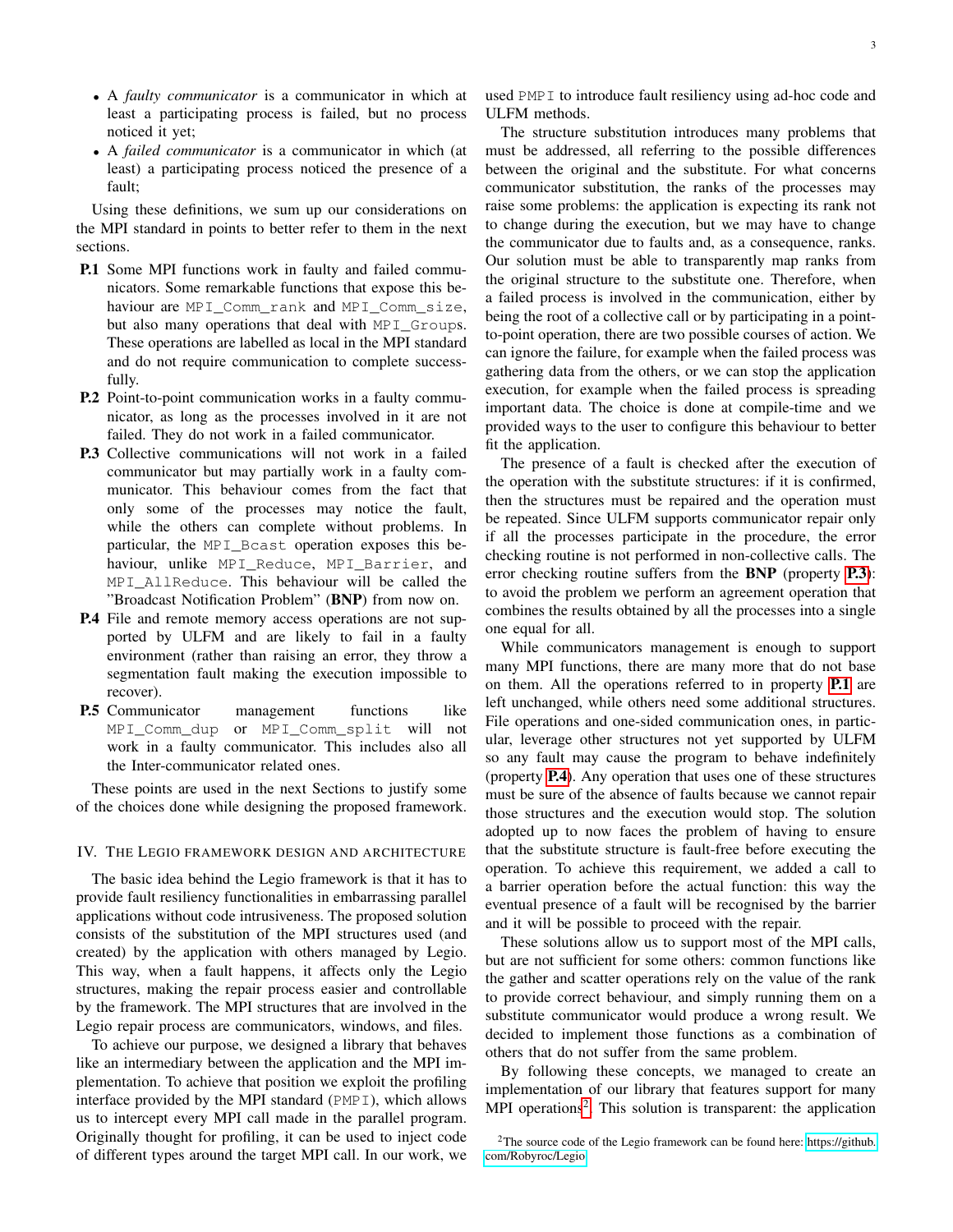

<span id="page-3-1"></span>Fig. 1. An abstraction of a MPI application. Processes are depicted as small circles containing their rank in the target communicator. Each rounded square represents a communicator. The black one is the target communicator. The orange ones are the *local comm*s, while the green one is the *global comm*.

 $\circledcirc$ 6  $\odot$  $\overline{3}$  $\circled{1}$  $\circled{2}$ 

 $(7)$ 

 $\circledast$ 

<span id="page-3-2"></span>Fig. 2. Example of *POV*s communicators in the MPI application depicted in Figure [1.](#page-3-1) Each POV is represented as a dashed exagon. For simplicity we depict only the *POV* of which the process with rank 3 is part.

needs no strict code change to support the library because it is integrated only in the linking phase. However, the application developers must be aware that an MPI operation may be skipped, due to the rank translation problem. Therefore, they must perform all the operations required to avoid undefined behaviour, such as buffer initialization. We evaluated our solution to measure the overhead it introduces and its ability to handle faults: we will present the results in a later section.

## V. THE HIERARCHICAL EXTENSION

<span id="page-3-0"></span>The ULFM standard requires that all the repair procedures involve all the processes, limiting the development of local recovery solutions where each process could repair itself independently [\[11\]](#page-7-10), [\[18\]](#page-7-18). This is a well-known issue, analyzed by the same authors, that leads to worse than linear scaling when we increase the number of nodes involved in the computation. Given the modern trend to increase the experiment size, the impact of this limit increases as well.

To solve this issue, we propose an alternative and novel solution that avoids the MPIX\_Comm\_shrink usage on the entire communicator. In particular, we developed a hierarchical approach. At first, we split the target communicator into a set of disjoint sub-communicators (*local comm*s). Then, we create a new communicator (*global comm*) that contains one process (named *master*) per sub-communicator. The *master* process of a sub-communicator is the one with the lowest rank. Figure [1](#page-3-1) shows the topology of the hierarchical approach.

This solution has some major properties: *(a)* the number of communicators created scales linearly with the number of processes; *(b)* each process can reach anyone else in the network (if not directly, via forwarding), and *(c)* there is only one path from a process to another one that crosses the minimum amount of nodes. The new communicator resembles a star topology, avoiding any communication across different *local comm*s outside the *global comm*. On the main hand, this feature reduces the impact of a fault: only the processes directly communicating with the failed one will have to participate in the recovery, while the others can continue their execution seamlessly. On the other hand, it complicates the repair procedure which depends on the role of the process.

When the faulty node is not a *master*, then the repair procedure is bounded within the *local comm*. Otherwise, the

framework needs to assign the *master* role to a new process and include it in the *global comm*. In particular, every time the user creates a communicator (of size s), Legio creates *local comm*s of max size k. The framework assigns each process to a *local comm* according to its rank r i.e. a process will be assigned to the i-th *local comm* (*local comm i*) if  $i = r/k$ . Moreover, we define *local\_comm\_(i+1)* as the successor of *local comm (i)*, while we define *local comm (i-1)* as its predecessor. We consider the last *local comm* the predecessor of the first *local comm*. The assignment of a process to a *local comm* is final.

Due to property [P.5](#page-2-5), when Legio manipulates a communicator, it must be fault-free. Therefore, the framework needs to create additional communicators to complete the repair procedure, named *POV*s (short for Partially OVerlapped). Each *POV* includes all the processes of a *local comm* and the *master* of the successor. Thus, Legio creates a *POV* for each *local comm*. Legio uses these communicators only for the repairing procedure. Figure [2](#page-3-2) highlights two *POV* communicators in the example depicted in Figure [1.](#page-3-1)

Figure [3](#page-4-0) summarizes the required steps when we repair a failure on a *master*. The failure is noticed only by the processes in its *local comm* and by the ones in the *global comm*. However, the failed process belongs to four different communicators and all of them must exclude the failed process to proceed. The *local comm*, its *POV*, and the *global comm* can shrink to exclude the failed *master* process. However, the *master* of the predecessor needs to notify the processes in its *POV* before shrinking, since they were unable to notice it directly. In this phase of the repair procedure, the processes in the *local comm* of the failed *master* can communicate with the other processes only by using their *POV* through the *master* of the successor. Legio uses this connection to include the new *master* node, i.e. the process with lower rank among the ones in the *local comm* of the failed *master*, to the *global comm*. Then, it can use the *global comm* to update also the predecessor POV.

Even if this procedure is composed of several steps, it reduces the cost of the repair operations because it lowers its complexity. If we refer to  $S(x)$  as the computational cost of the shrinking operation over  $x$  processes, we can define the shrink complexity as follows: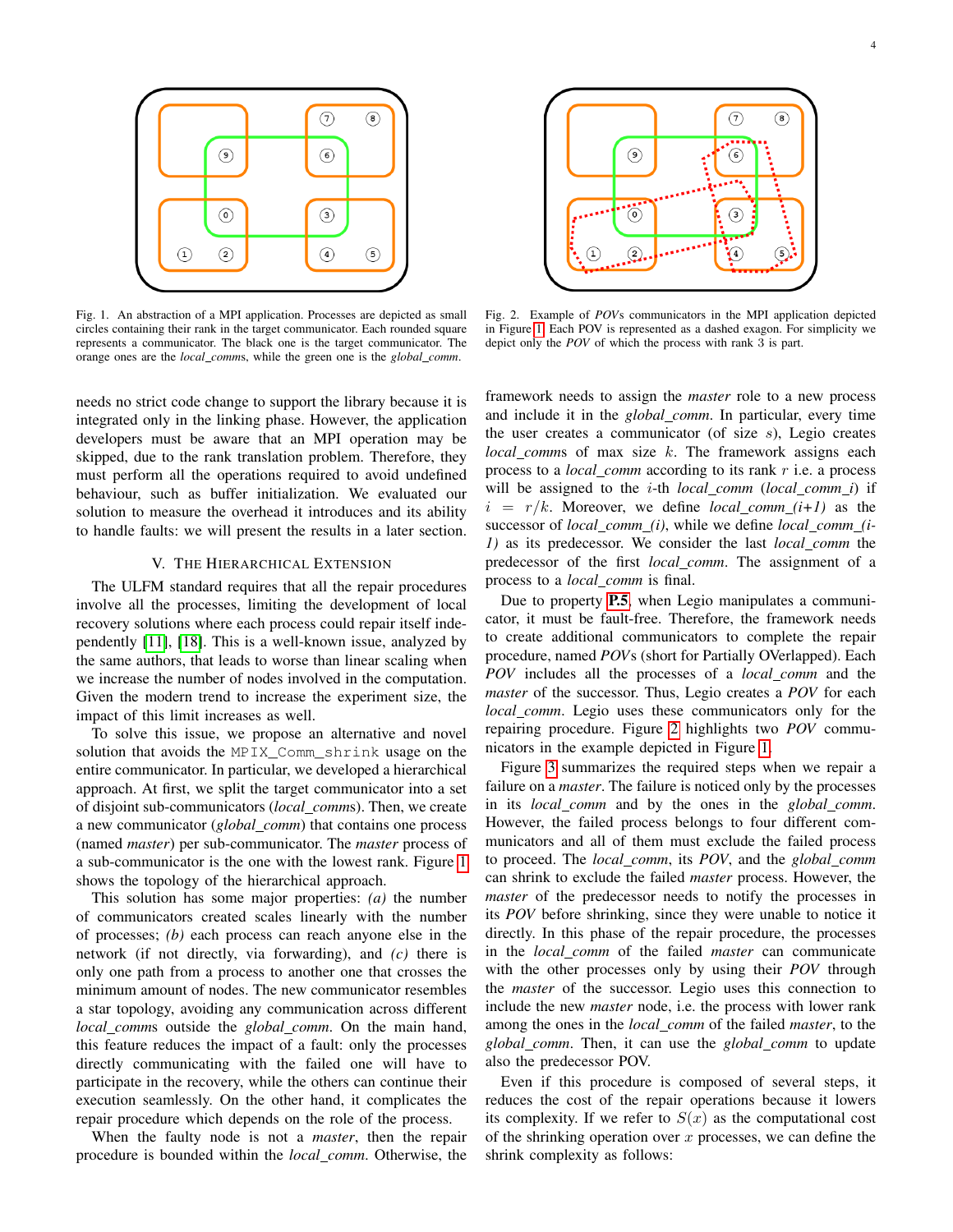

<span id="page-4-0"></span>Fig. 3. Overview of the repair procedure when a *master* fails. The communicators and processes follows the notation rules of the previous images. The red cross highlights the failed node. The exclamation marks highlight the nodes that notice the failure. The arrows that originate from a process represent the inclusion of the process in a communicator. The arrow color represents the target communicator. The arrow border color represents the communicator used to perform the operation. The slim black arrow represents the propagation of the failure notification.

$$
R_H(s,k) = \begin{cases} S(k) + 2S(k+1) + S(s/k) & \text{if failed master} \\ S(k) & \text{otherwise} \end{cases}
$$

where s is the size of the entire communicator and we assume for simplicity that it is multiple of the maximum size of the *local comm*s k. For the master fault case, the three terms refer to the shrinking of the *local comm*  $(S(k))$ , the two *POVs*  $(2S(k+1))$ , and the *global\_comm*  $(S(s/k))$ . The complexity depends on the role of the process, as described previously, and on the value s. When s increases, the complexity of the hierarchical approach improves with respect to  $S(s)$ , i.e. shrinking the entire communicator. In particular, there might be a minimum value of s such that the hierarchical approach will be less expensive than the normal one (for some value of  $k$ ). Formally:

$$
\exists s_0 (\forall s > s_0 (\exists k | R_H(s, k) < S(s))) \tag{2}
$$

To answer this question we need the complexity of  $S$ . Even if we do not have a formal definition, the authors of Fenix [\[11\]](#page-7-10), [\[18\]](#page-7-18) have empirically estimated a more than linear complexity. Under the assumption that all the processes have an equal probability of failure, Equation [3](#page-4-1) and Equation [4](#page-4-2) provide the relationship between the communicator size and the value of  $k$  that minimizes the overall repair complexity for the linear and quadratic case respectively. The actual relationship lies between these two bounds.

<span id="page-4-1"></span>
$$
s = \frac{k(k^2 - 2)}{2} \tag{3}
$$

<span id="page-4-2"></span>
$$
s = \sqrt{\frac{2k^2(2k^2 - 1)}{3}}\tag{4}
$$



<span id="page-4-3"></span>Fig. 4. The propagation steps in one-to-all and all-to-one operations. In both cases the root process is the one with rank 2.

Even if we consider the linear case when  $s > 11$  the hierarchical approach has a lower complexity. However, the split nature of the network introduces communication overheads since not all the processes are directly connected. This forced us to rethink the way each operation is performed, eventually splitting the execution across the smaller communicators. In particular, we divided the supported operations in various classes, that share the same data movement characteristics:

- One-to-one operations are the simplest ones since they involve only two processes. Following property [P.2](#page-2-6) and the fact that they do not need the error-checking part, we decided to run them on the entire communicator.
- One-to-all operations (like MPI\_Bcast) involve all the processes and may cause repair. The data must go from a process to all the others, needing some sort of propagation. To execute the operation, we run it on the different parts in sequence: firstly in the *local comm* of the root, then in the *global comm*, and lastly in all the other *local comm*s in parallel. Figure [4](#page-4-3) shows the direction of the information within the network.
- All-to-one operations (like MPI\_Reduce) are similar to one-to-all but the data travels in the opposite direction. We followed the same propagation plan as in one-to-all but in reverse order, as shown in Figure [4.](#page-4-3)
- All-to-all operations (like MPI\_Allreduce) move data from and to all the processes within the network. We decided to represent them as a combination of an all-toone and a one-to-all operation executed sequentially.
- Comm-creator operations generate new communicators. We cannot execute the operation on a *local comm* or *global comm* since there is the need for a unique communicator. These operations are executed on the entire communicator and may cause inefficient repairs. Nonetheless, the trade-off may be acceptable since their frequency is usually lower than the other operations.
- File operations do not involve data movement between processes directly: we can use this property to make each process execute the operation on their *local comm* without the need for any propagation mechanism.
- Local only operations are executed by a process on its structures: no data movement is needed, so it is possible to execute the operation on the *local comm* as done in file operations.

We decided not to support the one-sided communication functions since their implementation in a fragmented network as the one used in this hierarchical approach is not trivial.

The implementation of this solution exposes to the user two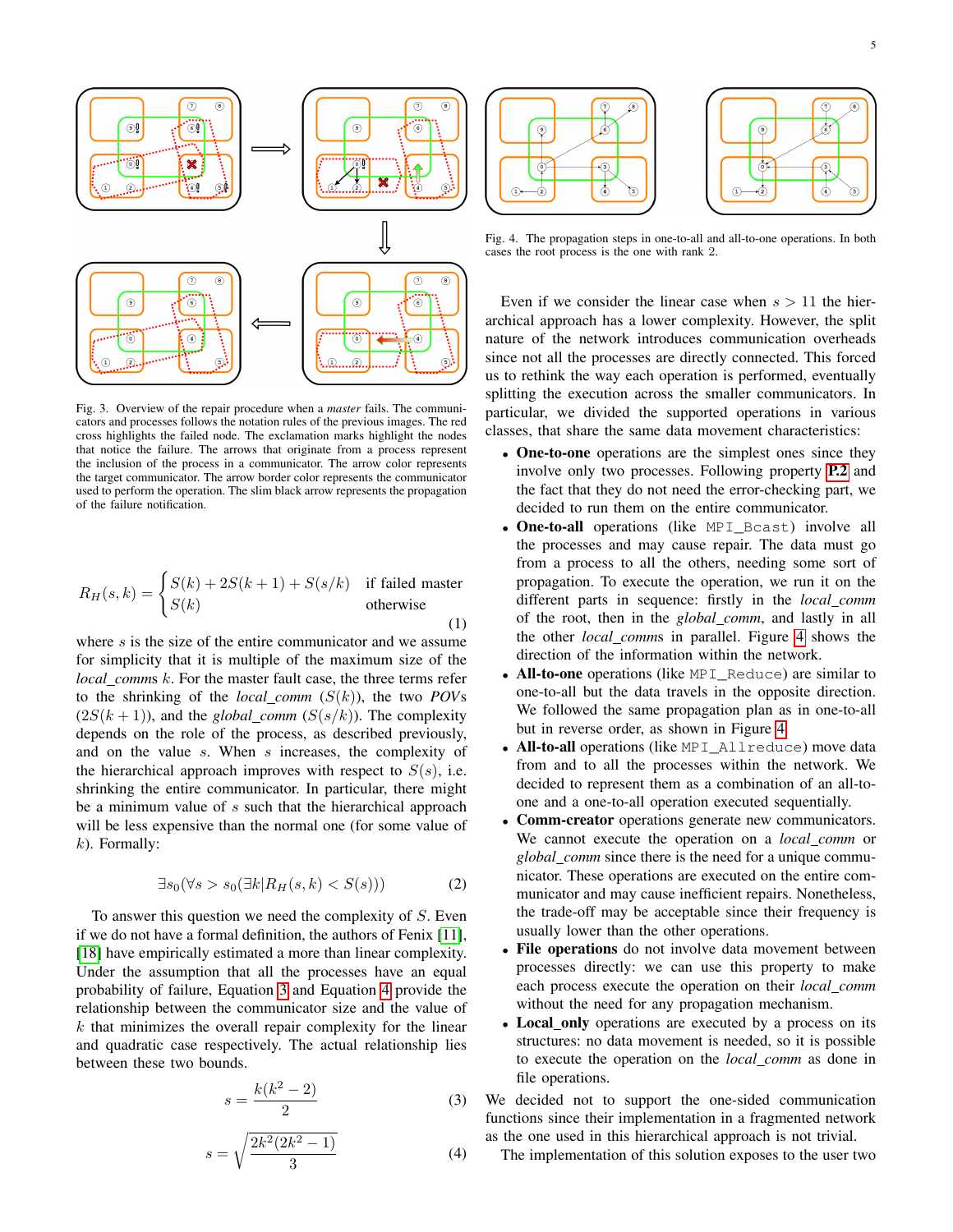knobs: the maximum size of the *local comm*s and a threshold value for using the hierarchical communicator. Since this solution is an alternative to shrinking the entire communicator, we evaluated both solutions in the experimental campaign.

#### VI. EXPERIMENTAL EVALUATION

<span id="page-5-0"></span>To prove the validity of our solutions, we conducted some experiments using different benchmarks. The purpose of these experiments was to quantify and evaluate the impact of the Legio library usage on various applications. We conducted these experiments on the Marconi100 cluster at CINECA, featuring nodes with 2 x IBM POWER9 AC922 16 cores 3.1 GHz processors and 256 GB of RAM. In all the experiments done we adopted an MPI configuration featuring 32 processes per node, 1 process per physical core. The Legio library has been configured considering the maximum size of the *local comm*s set to the closest optimal value following the relation obtained with the linear complexity hypothesis (Equation [3\)](#page-4-1).

The experiments can be divided into two groups, different for their purpose and the information they produce: the first ones involve the per-operation measurement of the overhead introduced, while the second group consists of more general applications in which we will analyze the overall impact of the library. For the first group, we used mpiBench [\[22\]](#page-7-22) to measure the overhead of the library when increasing the communication load and we used an ad-hoc code to evaluate the same parameters when increasing the network size.

The experiments involving mpiBench were run on a 32 processes network and we analyzed the time needed to complete broadcast and reduce operations under increasing message sizes. The mpiBench application will repeat the calls 1000 times for each message size and for each of the three versions: at first, we linked the initial Legio implementation, then the hierarchical solution, and lastly we just compiled the application with ULFM without additional libraries. Figures [5](#page-5-1) and [6](#page-5-2) show the average values of the execution times for each call.

It is possible to see how the three values share similar behaviours in terms of growths: this implies that our solutions do not damage the scalability of the MPI library with the increase of the message size.

The experiments involving the ad-hoc code have a different structure: we time each call and we compare it with the same call without the use of any Legio feature. Each call is repeated 100 times, to reduce the impact of measurement noise. Figures [7,](#page-5-3) [8,](#page-6-1) and [9](#page-6-2) show the results obtained. We also evaluated the cost of the repair procedure by injecting a fault and completing an operation. Figure [10](#page-6-3) shows the results of this latter analysis: from that, it's possible to see that the nonlinearity of the shrink theorized by [\[18\]](#page-7-18) is not present in our tests. Despite this fact, the average time to repair on a 256 core machine is lower in the hierarchical case, since the probability for a master node to fail are contained  $(1/8)$ . Using the ad-hoc code we checked also the overhead for file operations: those are more influenced by the load of the file-system rather than other aspects, so we omit those results for simplicity.

The second group contains experiments run on two embarrassingly parallel applications. The first application is part of



<span id="page-5-1"></span>Fig. 5. Execution time to complete a *MPI Bcast* by varying the message size. Each line represents a different MPI implementation.



<span id="page-5-2"></span>Fig. 6. Execution time to complete a *MPI Reduce* by varying the message size. Each line represents a different MPI implementation.



<span id="page-5-3"></span>Fig. 7. MPI\_Bcast overhead by varying the network size. Each measure accumulate 100 repetitions of the operation.

the NAS parallel benchmark [\[23\]](#page-8-0) and it generates independent Gaussian random variates using the Marsaglia polar method. The second one is the skeleton of a molecular docking application, which estimates the strength of the interaction between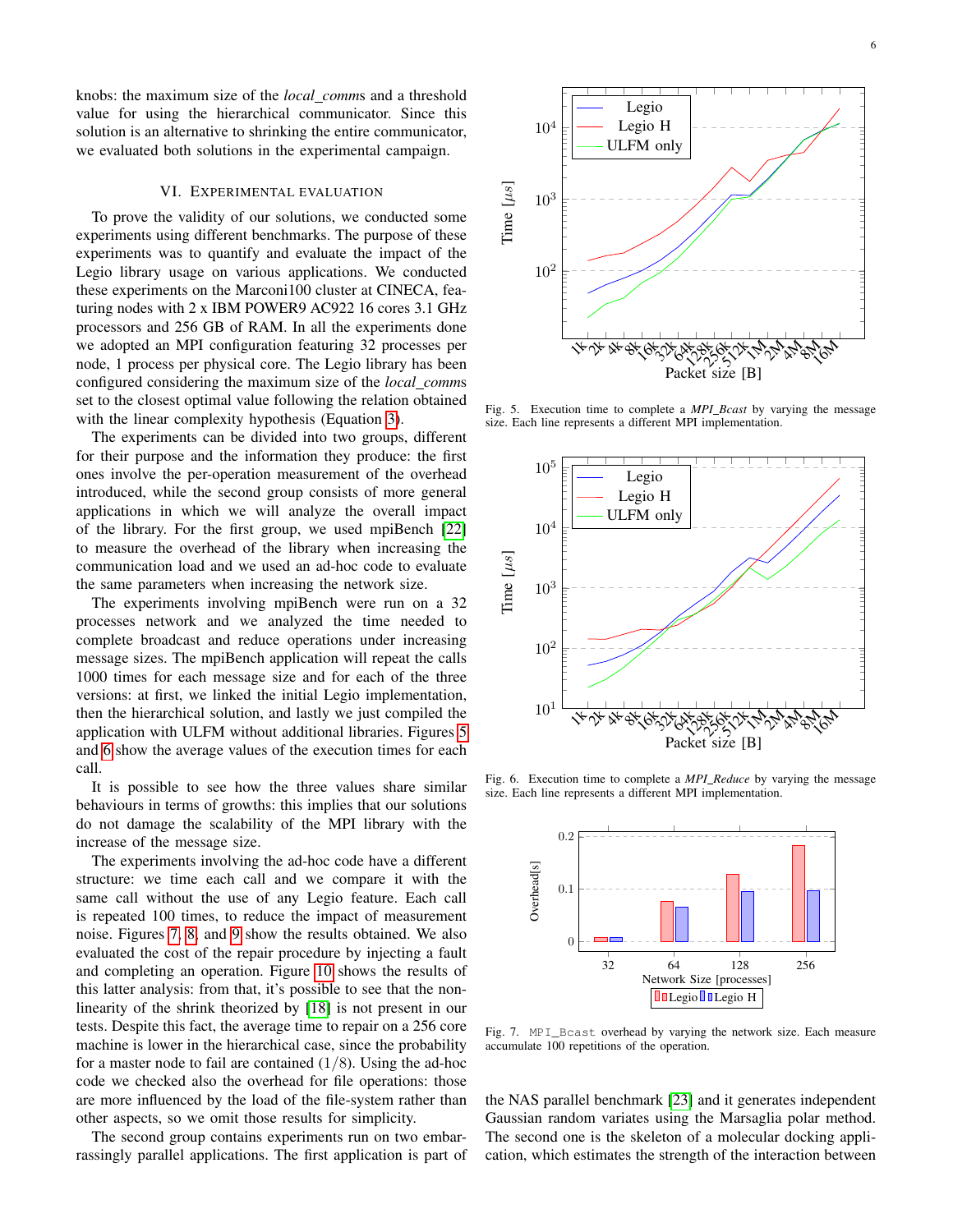

<span id="page-6-1"></span>Fig. 8. MPI\_Reduce overhead by varying the network size. Each measure accumulate 100 repetitions of the operation.



<span id="page-6-2"></span>Fig. 9. MPI\_Barrier overhead by varying the network size. Each measure accumulate 100 repetitions of the operation.



<span id="page-6-3"></span>Fig. 10. Communicator repair time by varying the number of processes involved in the operation.

two molecules. In this context, we have a target molecule and a database of smaller molecules that we need to evaluate to find the most promising ones.

We use the "C" size workload to run the NAS application, and the measurements refer to the successive execution of 40 runs. We use a database with 113K molecules to test the docking application. We ran both of them in various configurations in terms of the number of MPI processes and MPI implementation. In particular, we use 32, 64, 128, and 256 processes and choose between one of our implementations or only ULFM. We repeat experiments in each configuration 10 times, extracting all the execution times. The results of these executions can be seen in Figures [11](#page-6-4) and [12:](#page-6-5) it is easy to see that the overhead is negligible and the usage of Legio does not impact heavily the execution times.

Those experiments validate our approach since they respect



<span id="page-6-4"></span>Fig. 11. Execution time distribution of the EP benchmark by varying the number of processes involved and the MPI implementation.



<span id="page-6-5"></span>Fig. 12. Execution time distribution of the molecular docking application by varying the number of processes involved and the MPI implementation.

the requirements of low overhead introduction and transparency. Moreover, both the prototypes proved effective for the embarrassingly parallel applications tested and can continue the execution in presence of faults in a manner of seconds.

#### <span id="page-6-0"></span>VII. DISCUSSION ON INTRODUCING THE C/R FEATURE

The current implementation of Legio relies on the fact that the MPI application can produce useful results even if a failed process can be removed from the full set. In several embarrassing parallel applications, this is true, but there is a fraction of them that does not fulfill this hypothesis. In this direction, we already evaluated the possibility to introduce a C/R feature in the library thus obtaining the possibility to recover failed processes transparently.

As discussed in Section [II,](#page-1-1) many other efforts combined C/R frameworks with ULFM ( [\[11\]](#page-7-10)–[\[13\]](#page-7-12), [\[17\]](#page-7-17), [\[18\]](#page-7-18)). However, none of them focus towards the transparency. All these efforts base on application-level C/R frameworks which allow the application to explicitly specify what should be saved and when to do so during the check-pointing phase. An alternative to application-level C/R frameworks are those working at system-level. System-Level C/R frameworks implement a transparent approach at the cost of a large overhead for both check-pointing (all the system status has to be saved) and restart phase.

Legio has in transparency one of its key features, thus forcing us towards system-level C/R frameworks. However,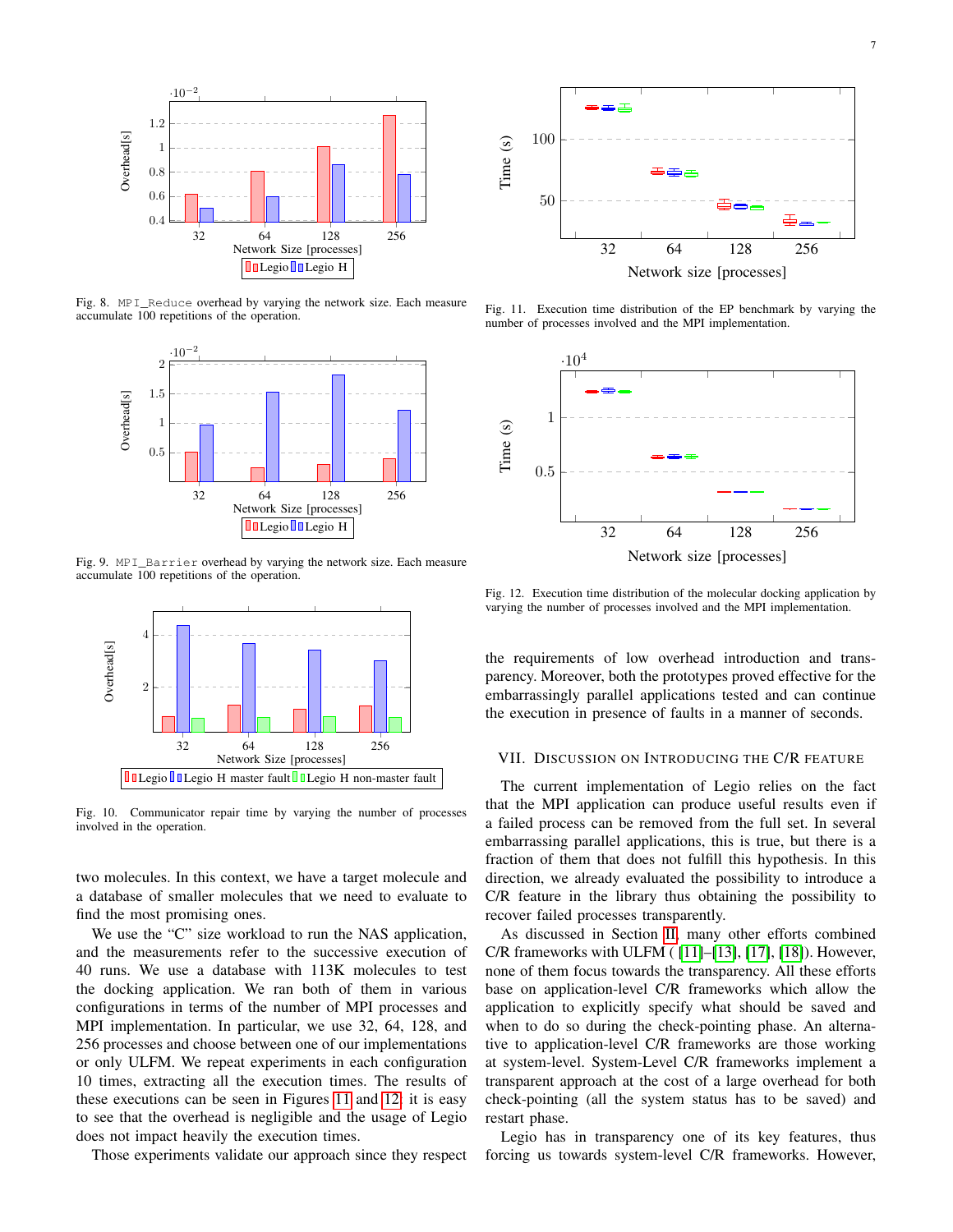considering the type of application we are targeting, the characteristic that we want to take out from a C/R framework is not to restart the entire application, but only the failed processes. The possibility to restart only a part of the network is not a common feature in system-level C/R frameworks. Usually, these frameworks are designed to consider the absence of fault mitigation mechanisms inside the application, so they assume that in case of fault all the processes must be restarted. Moreover, they tend not to split the checkpoint information of the various processes because they would lose significance without all the others. The restart part may also lead to problems: without knowing the details about the application, it may be difficult to load a system-level checkpoint on a process created by the application.

However, among all the efforts produced in literature, recently we found in MANA [\[24\]](#page-8-1) a support in that direction. It provides system-level checkpointing (no application intrusiveness), the possibility to migrate processes (implying the division of the data per process), and flexibility on MPI versions upon restart. Our idea is to exploit the per-process data checkpointing offered by MANA to actually restore only the failed process. While everything seems ready for the integration, MANA is still designed for global recovery and the steps towards local recovery are part of our on-going work.

## VIII. CONCLUSION

<span id="page-7-16"></span>This paper presents Legio, a framework designed to offer resiliency to embarrassing parallel MPI applications. The work makes the absence of intrusiveness in the target application one of the key elements. Indeed, the library makes use of the PMPI interface to wrap the MPI call and to implement all the required actions to manage failed processes. ULFM has been used as a base for the implementation of Legio.

In the paper, an extension towards a hierarchical implementation has been done to reduce the overhead of the repair process in case of a large number of nodes involved. Within the document, also a theoretical analysis of when to apply the hierarchical version has been discussed.

The experimental evaluations considering both per-MPI-call and application-level evaluations demonstrate the efficiency of the implemented framework, proving how the solution can be used in embarrassingly parallel applications without affecting the overall performance.

Overall, the problem of dealing with faults in an MPI application is still complex and needs additional efforts. The proposed solution is very specific both in the target application and the recovery policy (fault resiliency), and it does not apply to a generic MPI application. Nonetheless, embarrassingly parallel applications are intrinsically scalable and are compatible with the future exascale architectures, and in those systems, fault tolerance will be even more important.

#### **REFERENCES**

<span id="page-7-0"></span>[1] J. Dongarra, P. Beckman, P. Aerts, F. Cappello, T. Lippert, S. Matsuoka, P. Messina, T. Moore, R. Stevens, A. Trefethen *et al.*, "The international exascale software project: a call to cooperative action by the global high-performance community," *The International Journal of High Performance Computing Applications*, vol. 23, no. 4, pp. 309–322, 2009.

- <span id="page-7-1"></span>[2] S. Amarasinghe, D. Campbell, W. Carlson, A. Chien, W. Dally, E. Elnohazy, M. Hall, R. Harrison, W. Harrod, K. Hill *et al.*, "Exascale software study: Software challenges in extreme scale systems," *DARPA IPTO, Air Force Research Labs, Tech. Rep*, pp. 1–153, 2009.
- <span id="page-7-2"></span>[3] G. Zheng, X. Ni, and L. V. Kalé, "A scalable double in-memory checkpoint and restart scheme towards exascale," in *IEEE/IFIP International Conference on Dependable Systems and Networks Workshops (DSN 2012)*. IEEE, 2012, pp. 1–6.
- <span id="page-7-3"></span>[4] J. Dongarra, P. Beckman, T. Moore, P. Aerts, G. Aloisio, J.-C. Andre, D. Barkai, J.-Y. Berthou, T. Boku, B. Braunschweig *et al.*, "The international exascale software project roadmap," *The international journal of high performance computing applications*, vol. 25, no. 1, pp. 3–60, 2011.
- <span id="page-7-4"></span>[5] L. Clarke, I. Glendinning, and R. Hempel, "The mpi message passing interface standard," in *Programming environments for massively parallel distributed systems*. Springer, 1994, pp. 213–218.
- <span id="page-7-5"></span>[6] M. Snir, R. W. Wisniewski, J. A. Abraham, S. V. Adve, S. Bagchi, P. Balaji, J. Belak, P. Bose, F. Cappello, B. Carlson *et al.*, "Addressing failures in exascale computing," *The International Journal of High Performance Computing Applications*, vol. 28, no. 2, pp. 129–173, 2014.
- <span id="page-7-6"></span>[7] A. Bouteiller, T. Herault, G. Krawezik, P. Lemarinier, and F. Cappello, "Mpich-v project: A multiprotocol automatic fault-tolerant mpi," *The International Journal of High Performance Computing Applications*, vol. 20, no. 3, pp. 319–333, 2006.
- <span id="page-7-7"></span>[8] K. Ferreira, R. Riesen, R. Oldfield, J. Stearley, J. Laros, K. Pedretti, and R. Brightwell, "rmpi: increasing fault resiliency in a message-passing environment," *Sandia National Laboratories, Albuquerque, NM, Tech. Rep. SAND2011-2488*, 2011.
- <span id="page-7-8"></span>[9] G. E. Fagg and J. J. Dongarra, "Ft-mpi: Fault tolerant mpi, supporting dynamic applications in a dynamic world," in *European Parallel Virtual Machine/Message Passing Interface Users' Group Meeting*. Springer, 2000, pp. 346–353.
- <span id="page-7-9"></span>[10] W. Bland, A. Bouteiller, T. Herault, G. Bosilca, and J. Dongarra, "Postfailure recovery of mpi communication capability: Design and rationale," *The International Journal of High Performance Computing Applications*, vol. 27, no. 3, pp. 244–254, 2013.
- <span id="page-7-10"></span>[11] M. Gamell, D. S. Katz, H. Kolla, J. Chen, S. Klasky, and M. Parashar, "Exploring automatic, online failure recovery for scientific applications at extreme scales," in *SC'14: Proceedings of the International Conference for High Performance Computing, Networking, Storage and Analysis*. IEEE, 2014, pp. 895–906.
- <span id="page-7-11"></span>[12] N. Losada, I. Cores, M. J. Martín, and P. González, "Resilient mpi applications using an application-level checkpointing framework and ulfm," *The Journal of Supercomputing*, vol. 73, no. 1, pp. 100–113, 2017.
- <span id="page-7-12"></span>[13] K. Teranishi and M. A. Heroux, "Toward local failure local recovery resilience model using mpi-ulfm," in *Proceedings of the 21st european mpi users' group meeting*, 2014, pp. 51–56.
- <span id="page-7-13"></span>[14] S. Pauli, P. Arbenz, and C. Schwab, "Intrinsic fault tolerance of multilevel monte carlo methods," *Journal of Parallel and Distributed Computing*, vol. 84, pp. 24–36, 2015.
- <span id="page-7-14"></span>[15] "Exscalate4cov - exascale smart platform against pathogens." [Online]. Available:<http://www.exscalate4cov.eu/>
- <span id="page-7-15"></span>[16] "Marconi100, the new accelerated system." [Online]. Available: <https://www.hpc.cineca.it/hardware/marconi100>
- <span id="page-7-17"></span>[17] F. Shahzad, J. Thies, M. Kreutzer, T. Zeiser, G. Hager, and G. Wellein, "Craft: A library for easier application-level checkpoint/restart and automatic fault tolerance," *IEEE Transactions on Parallel and Distributed Systems*, vol. 30, no. 3, pp. 501–514, 2018.
- <span id="page-7-18"></span>[18] M. Gamell, K. Teranishi, M. A. Heroux, J. Mayo, H. Kolla, J. Chen, and M. Parashar, "Local recovery and failure masking for stencilbased applications at extreme scales," in *SC'15: Proceedings of the International Conference for High Performance Computing, Networking, Storage and Analysis*. IEEE, 2015, pp. 1–12.
- <span id="page-7-19"></span>[19] P. Du, A. Bouteiller, G. Bosilca, T. Herault, and J. Dongarra, "Algorithmbased fault tolerance for dense matrix factorizations," *Acm sigplan notices*, vol. 47, no. 8, pp. 225–234, 2012.
- <span id="page-7-20"></span>[20] U. Kalim, M. K. Gardner, and W. Feng, "A non-invasive approach for realizing resilience in mpi," in *Proceedings of the 2017 Workshop on Fault-Tolerance for HPC at Extreme Scale*, 2017, pp. 1–8.
- <span id="page-7-21"></span>[21] R. Thakur and W. Gropp, "Open issues in mpi implementation," in *Asia-Pacific Conference on Advances in Computer Systems Architecture*. Springer, 2007, pp. 327–338.
- <span id="page-7-22"></span>[22] "mpibench: Mpi benchmark to test and measure collective performance." [Online]. Available:<https://github.com/LLNL/mpiBench>